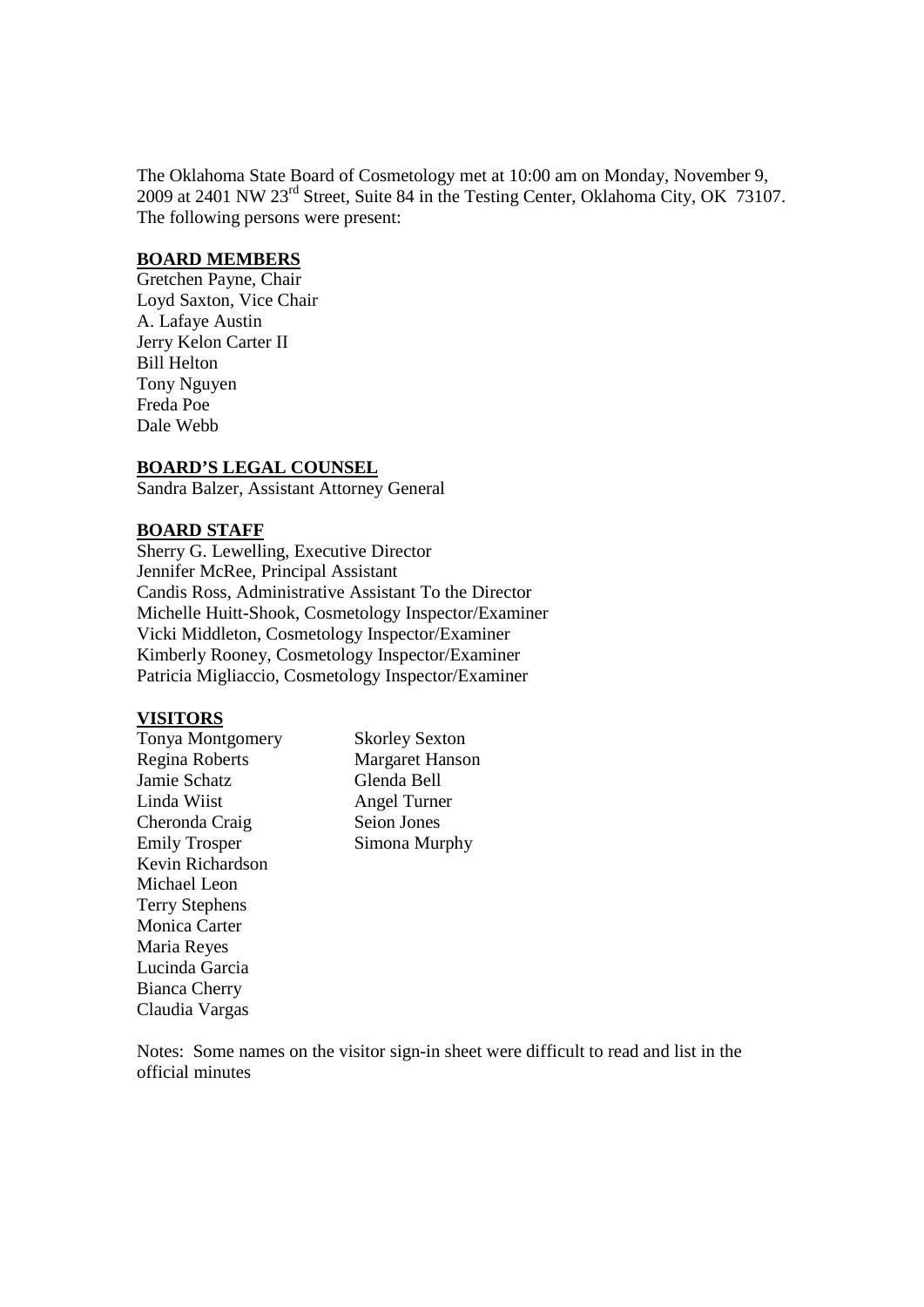Page 2 November 9, 2009 Board Meeting Minutes

## **CALL TO ORDER**

Chair Payne called the meeting to order.

The Board meeting agenda had been properly posted and agenda-ized.

## **ROLL CALL**

Quorum was established with roll call. The following persons answered roll call: Payne, Saxton, Austin, Carter, Helton, Nguyen, Poe and Webb. Young was not present.

# **OPPORTUNITY FOR THE BOARD TO RECEIVE PUBLIC COMMENT. EACH SPEAKER IS LIMITED TO THREE MINUTES**

No formal requests to speak were received.

#### **BOARD DISCUSSION AND POSSIBLE ACTION RE: APPROVAL OF SEPTEMBER 14, 2009 BOARD MEETING MINUTES**

A motion was made by Ms. Webb and seconded by Ms. Poe to approve the Board meeting minutes of September 14, 2009.

VOTING: Saxton, yes; Austin, yes; Carter, yes; Helton, yes; Nguyen, yes; Poe, yes; Webb, yes.

Motion carried.

## **BOARD DISCUSSION AND POSSIBLE ACTION RE: APROVAL OF FY 2010 !ST QUARTER FINANCIAL STATEMENT**

A motion was made by Ms. Poe and seconded by Mr. Carter to approve the FY 2010 1st quarter financial statement.

VOTING: Saxton, yes; Austin, yes; Carter, yes; Helton, yes; Nguyen, yes; Poe, yes; Webb, yes.

Motion carried.

# **DIRECTOR'S REPORT – SHERRY G. LEWELLING**

Ms. Lewelling proved the Board with a written report. She announced that the agency would be participating in Student Appreciation Day scheduled for Monday, December  $7<sup>th</sup>$ . She invited Board members and Ms. Balzer to attend the Office Holiday Party on November 30<sup>th</sup>.

She also announced that Ramona Jackson had resigned her part-time examiner position with the agency which now requires that Inspectors to rotate two at a time in the Testing Center. She states that she would like to fill the position in order to keep Inspectors in the field as much as possible.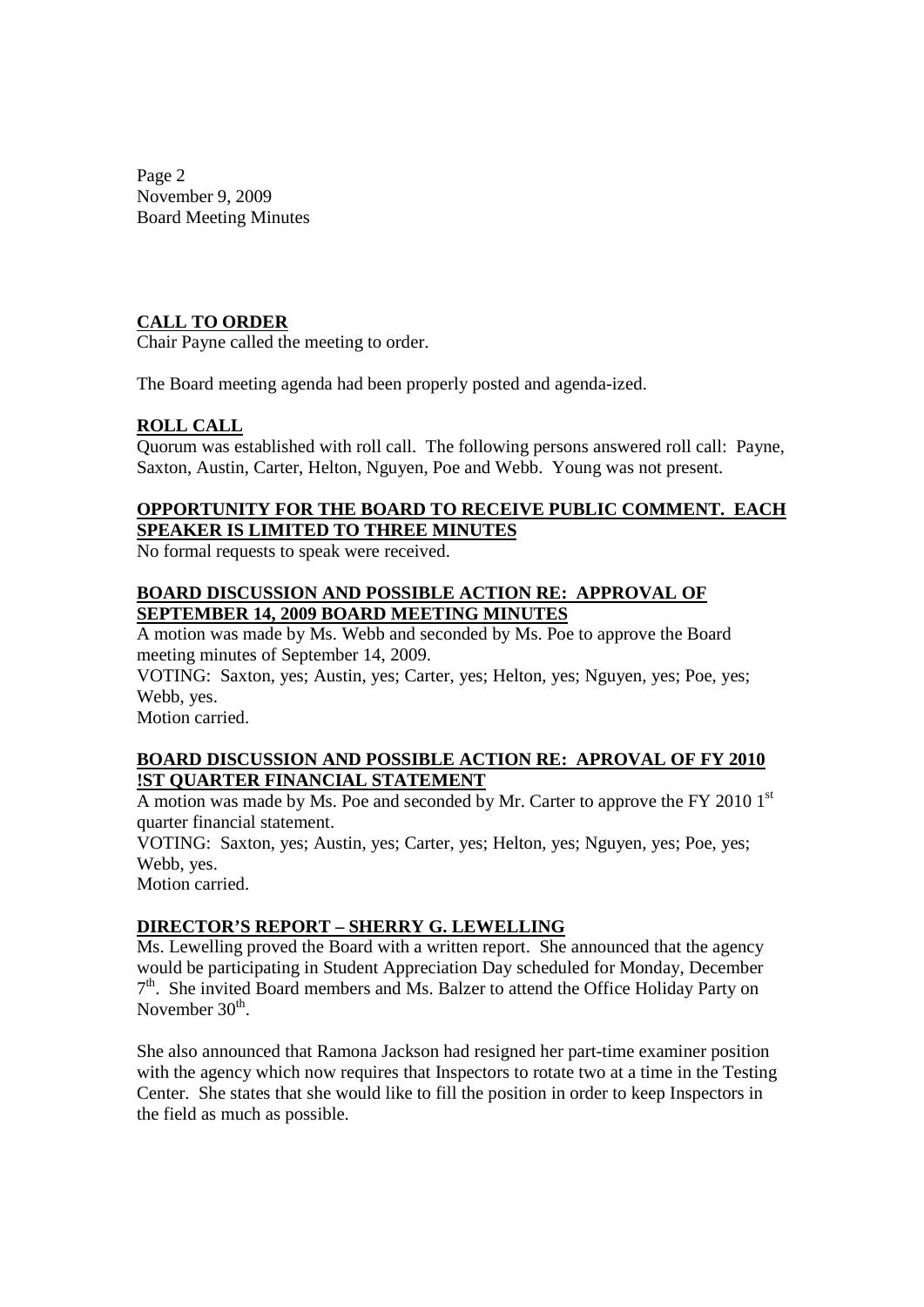Page 3 November 9, 2009 Board Meeting Minutes

She provided members with an NIC conference report and told that the most informative part for her was the Administrator's meeting.

She also explained the SAVE program and how it is working within the agency and updates to sole source agreements with the Department of Central Services and the online renewal project progress.

She provided members with a sample drive report to show how it is working to track Inspectors and inspections.

She explained that the agency is in the process of replacing computers and researching the compatibility of new operating systems with present software programs.

She provided members with an update to the Hairbraiding licensing issue and provided members with research information. She requested that the committee meet sometime after the first of the year to work on this project.

She also asked members to consider making a decision regarding the felony statement at this Board meeting in order that license stock could be ordered in a cost effect manner.

## **BOARD DISCUSSION AND POSSIBLE ACTION TO APPROVE THE 2011-2012 BUDGET REQUEST**

A motion was made by Ms. Poe and seconded by Mr. Carter to approve the 2011-2012 Budget Request.

VOTING: Saxton, yes; Austin, yes; Carter, yes; Helton, yes; Nguyen, yes; Poe, yes; Webb, yes. Motion carried.

## **BOARD DISCUSSION AND POSSIBLE ACTION RE: APPROVAL TO INTRODUCE LEGISLATION TO RAISE EXAMINATION FEES AS RECOMMENDED BY LEGISLATIVE AFFAIRS COMMITTEE – BILL HELTON, COMMITTEE, CHAIR**

Mr. Helton provided members with a written proposal from the Legislative Affairs Committee who met at 9am.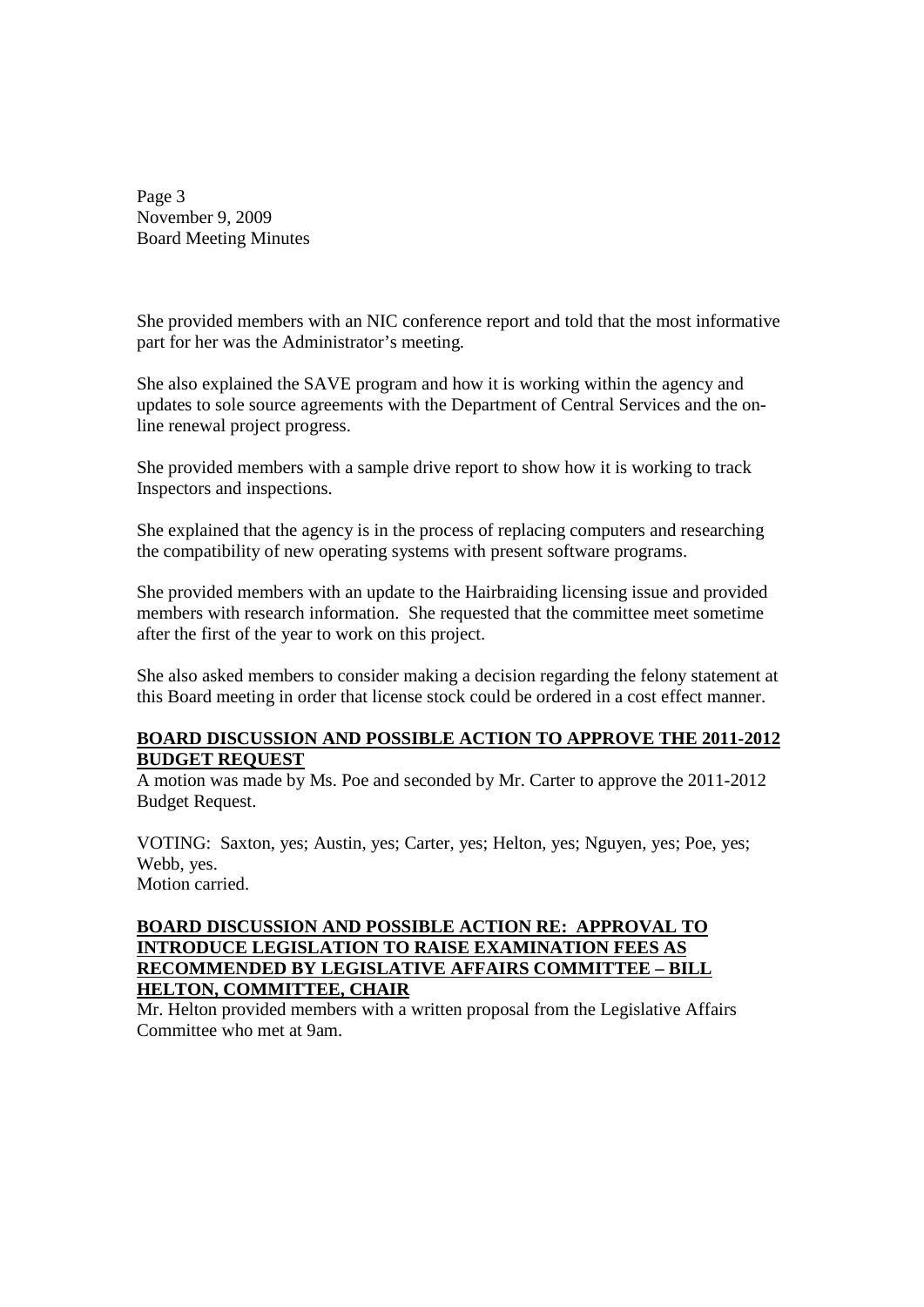Page 4 November 9, 2009 Board Meeting Minutes

#### Title 59 O.S. 199.14 Fees

A. The Board is authorized to establish by rule fees to be charged for the purpose of implementing and enforcing the provisions of the Cosmetology Act. The Board shall fix the amount of the fees so that the total fees collected will be sufficient to meet the expenses of administering the provisions of the Cosmetology Act, and so there are no unnecessary surpluses in the Cosmetology Fund. The Board shall charge fees only within the following ranges, except as may be otherwise specified in this section: The following fees shall be charged by the State Board of Cosmetology:

| Registration as an apprentice of student \$5.00 \$25.00 to \$50.00                           |  |
|----------------------------------------------------------------------------------------------|--|
|                                                                                              |  |
|                                                                                              |  |
|                                                                                              |  |
| Renewal Advanced Operator license (annual) \$25.00                                           |  |
|                                                                                              |  |
|                                                                                              |  |
|                                                                                              |  |
| Facial/Esthetics Instructor license (annual) \$ 30.00                                        |  |
|                                                                                              |  |
| Hairbraiding Technician (annual) \$25.00                                                     |  |
| Manicurist/Nail Technician Instructor (annual) \$ 30.00                                      |  |
|                                                                                              |  |
|                                                                                              |  |
|                                                                                              |  |
| Cosmetology salon license (renewal) \$ 30.00                                                 |  |
|                                                                                              |  |
|                                                                                              |  |
|                                                                                              |  |
|                                                                                              |  |
| Duplicate license (in case of loss or destruction of original). \$ 5.00                      |  |
|                                                                                              |  |
|                                                                                              |  |
| B. In addition to the fees specified in subsection A of this section, the Board shall charge |  |

a total penalty Ten Dollars (\$10.00), as provided for in Section 199.10 of this title. C. Any person licensed as an advanced operator prior to July 1, 1985, may renew the advanced cosmetologist license annually by payment of the fee required by this section and by being in compliance with the rules promulgated by the State Board of Cosmetology.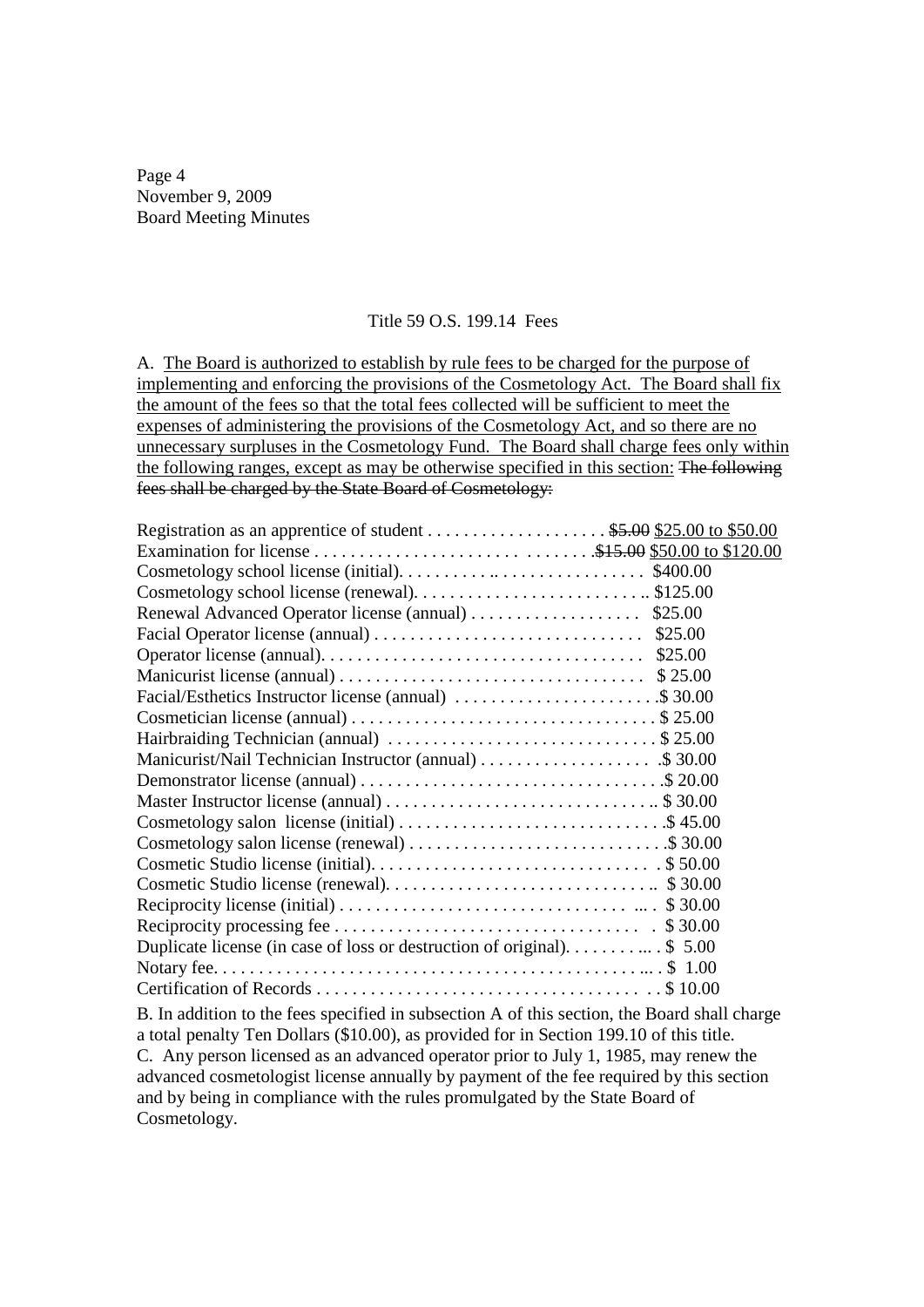Page 5 November 9, 2009 Board Meeting Minutes

Ms. Poe made a motion seconded by Mr. Carter to accept the Legislative Affairs Committee's proposal.

Mr. Saxton stated he was concerned about raising fees for his smaller schools where funding and money is an issue. He stated that he agrees there is a need for a small increase for the student registration but no more than \$25 and exam fees from \$25 or maybe \$35. He said his constituents feel it is too much of an increase that is being proposed. He said it is his duty to vote the way his constituents feel.

Mr. Carter stated that we are appointed to protect the health, safety and welfare of the public to the greatest possible extent and we should vote that way. He said when we don't break even with our expenses, it takes away from our inspection program and our ability to protect the public and their health and safety.

Mr. Saxton stated it is not that he disagrees with that point but he has to consider his constituents.

Mr. Helton stated that he doesn't want of cause a hardship but he has to agree that protection of the public is the utmost importance and in order to so that we have to have the funds to have a strong inspection program.

VOTING: Saxton, no; Austin, yes; Carter, yes; Helton, yes; Nguyen, yes; Poe, yes; Webb, yes. Motion carried.

Chair Payne announced that Item #9 would be discussed at the end of the agenda.

#### **BOARD DISCUSSION AND POSSIBLE ACTION RE: APPROVAL TO AMEND THE SALARY ADMINISTRATION PLAN IN ORDER TO ALLOW FOR INCENTIVE PAY FOR PERSONS WHO ATTENDED CLEAR TRAINING**

Ms. Lewelling explained that this is specialized training and the state allows for incentive pay if approved in the agency's Salary Administration Plan. She stated that the CLEAR training received by Michelle Huitt-Shook and Vicki Middleton is critical for their job performance and in her opinion merits this incentive pay or a pay raise.

Mr. Saxton stated that any training where an employee's registration and food, travel per diem is paid for should not merit any increase. He stated he felt this was a bad business practice.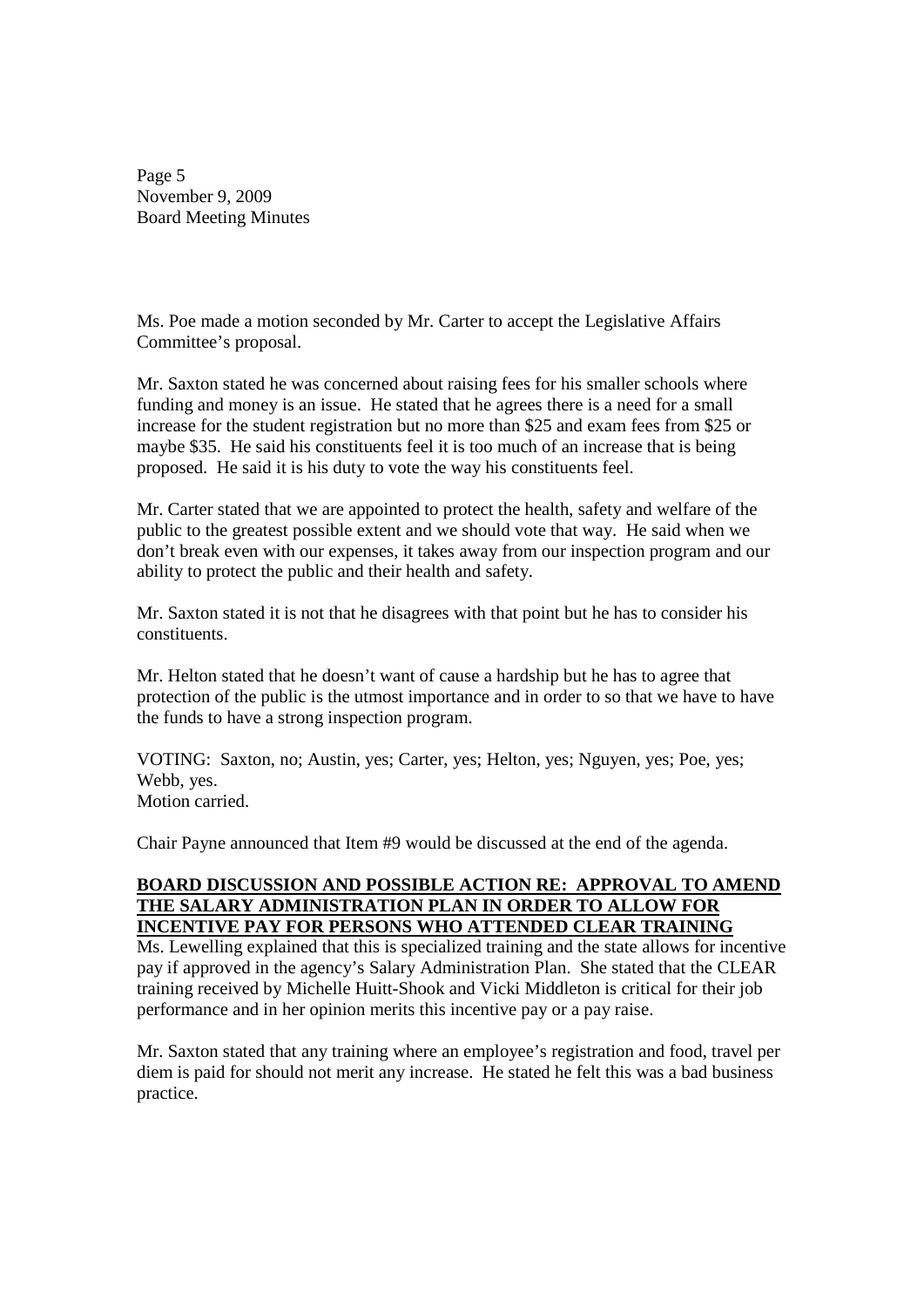Page 6 November 9, 209 Board Meeting Minutes

Board discussion continued

VOTING: Saxton, no; Austin, yes; Carter, yes; Helton, yes; Nguyen, yes; Poe, yes; Webb, yes. Motion carried.

#### **BOARD DISCUSSION AND POSSIBLE ACTION TO APPROVE FELONY STATEMENT TO BE ADDED TO LICENSE APPLICATION AND LICENSE RENEWAL FORM**

A motion was made by Ms. Webb and seconded by Mr. Nguyen to approve that felony statement be added to license application and license renewal form.

Mr. Carter stated that current Board statutes are implied not inferred that persons with a felony may not be issued a license. He stated he is asking that a yes/no question be added to license application and renewal forms asking if persons are a convicted felon. If so, then asking for more information in order that the Director can make an informed decision about the licensure.

Board discussion continued and Ms. Webb amended the motion and Mr. Nguyen seconded the amended motion that the Board approve the statement be added to license applications and license renewal forms that ask "Have you ever been convicted, pled guilty or nolo contend ere to a felony?" Yes/No. If yes, then the details would be requested for the Director's decision making purposes.

VOTING: Saxton, yes; Austin, yes; Carter, yes; Helton, yes; Nguyen, yes; Poe, yes; Webb, yes. Motion carried.

# **NIC REPORTS FROM DELEGATES WHO ATTENDED CONFERENCE**

Mr. Carter, Ms. Poe, Ms. Austin and Mr. Helton provided reports regarding their positive experiences at the NIC Conference in Myrtle Beach, South Carolina. Ms. Austin read her NIC Director's letter to NIC delegates to the Board.

## **PERFORMANCE EVALUTION AND POSSIBLE ACTION TO INCREASE SALARY OF EXECUTIVE DIRECTOR, SHERRY G. LEWELLING**

A motion was made by Ms. Webb and seconded by Mr. Helton to adjourn regular session of the meeting and go into Executive Session to discuss this agenda item.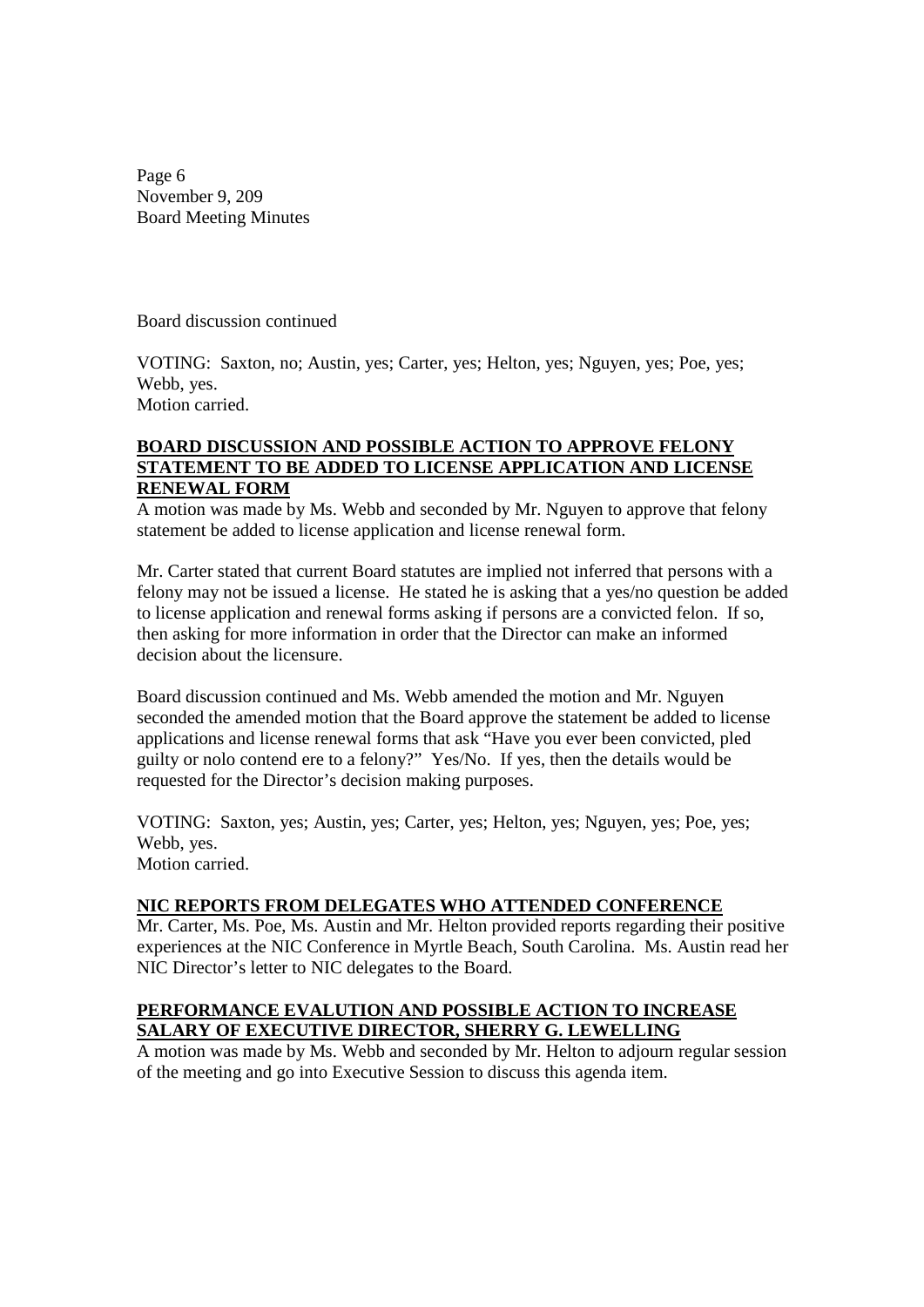Page 7 November 9, 2009 Board Meeting Minutes

VOTING: Saxton, yes; Austin, yes; Carter, yes; Helton, yes; Nguyen, yes; Poe, yes; Webb, yes. Motion carried.

The Board convened in Executive Session.

A motion was made by Ms. Poe and seconded by Mr. Helton to adjourn Executive Session and go back into regular session of the meeting.

VOTING: Saxton, yes; Austin, yes; Carter, yes; Helton, yes; Nguyen, yes; Poe, yes; Webb, yes. Motion carried.

A motion was made by Mr. Webb and seconded by Mr. Carter to approve a 5% salary increase for Sherry G. Lewelling, Executive Director, effective January 1, 2010.

VOTING: Saxton, yes; Austin, yes; Carter, yes; Helton, yes; Nguyen, yes; Poe, yes; Webb, yes. Motion carried.

## **NEW BUSINSS NOT KNOWN OR WHICH COULD NOT HAVE BEEN REASONABLE FORESEEN PRIOR TO POSTING OF MEETING AGENDA – 25 O.S. § 311 (A)(9)**

No new business was heard.

#### **BOARD MEETING ADJOURNMENT**

Chair Payne declared the meeting to be adjourned.